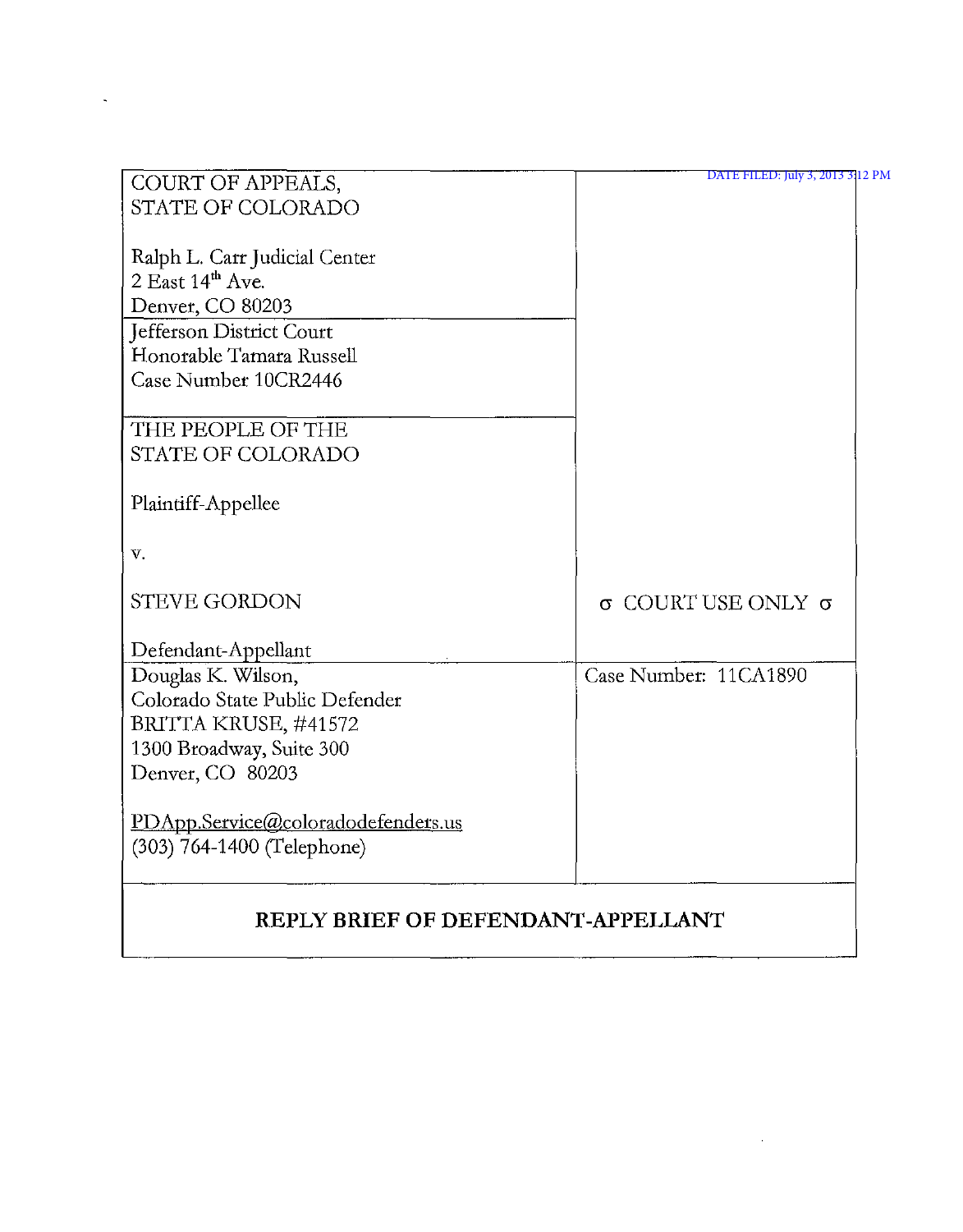| COURT OF APPEALS,                  |                        |
|------------------------------------|------------------------|
| STATE OF COLORADO                  |                        |
|                                    |                        |
| Ralph L. Carr Judicial Center      |                        |
| 2 East 14th Ave.                   |                        |
| Denver, CO 80203                   |                        |
| Jefferson District Court           |                        |
| Honorable Tamara Russell           |                        |
| Case Number 10CR2446               |                        |
|                                    |                        |
| THE PEOPLE OF THE                  |                        |
| <b>STATE OF COLORADO</b>           |                        |
|                                    |                        |
| Plaintiff-Appellee                 |                        |
|                                    |                        |
| V.                                 |                        |
|                                    |                        |
| <b>STEVE GORDON</b>                | $σ$ COURT USE ONLY $σ$ |
|                                    |                        |
| Defendant-Appellant                |                        |
| Douglas K. Wilson,                 | Case Number: 11CA1890  |
| Colorado State Public Defender     |                        |
| BRITTA KRUSE, #41572               |                        |
| 1300 Broadway, Suite 300           |                        |
| Denver, CO 80203                   |                        |
|                                    |                        |
| PDApp.Service@coloradodefenders.us |                        |
| (303) 764-1400 (Telephone)         |                        |
|                                    |                        |

## **REPLY BRIEF OF DEFENDANT-APPELLANT**

I hereby certify that this reply brief complies with all requirements of C.A.R. 28 and CA.R. 32, including all formatting requirements set forth in these rules. Specifically, the undersigned certifies that: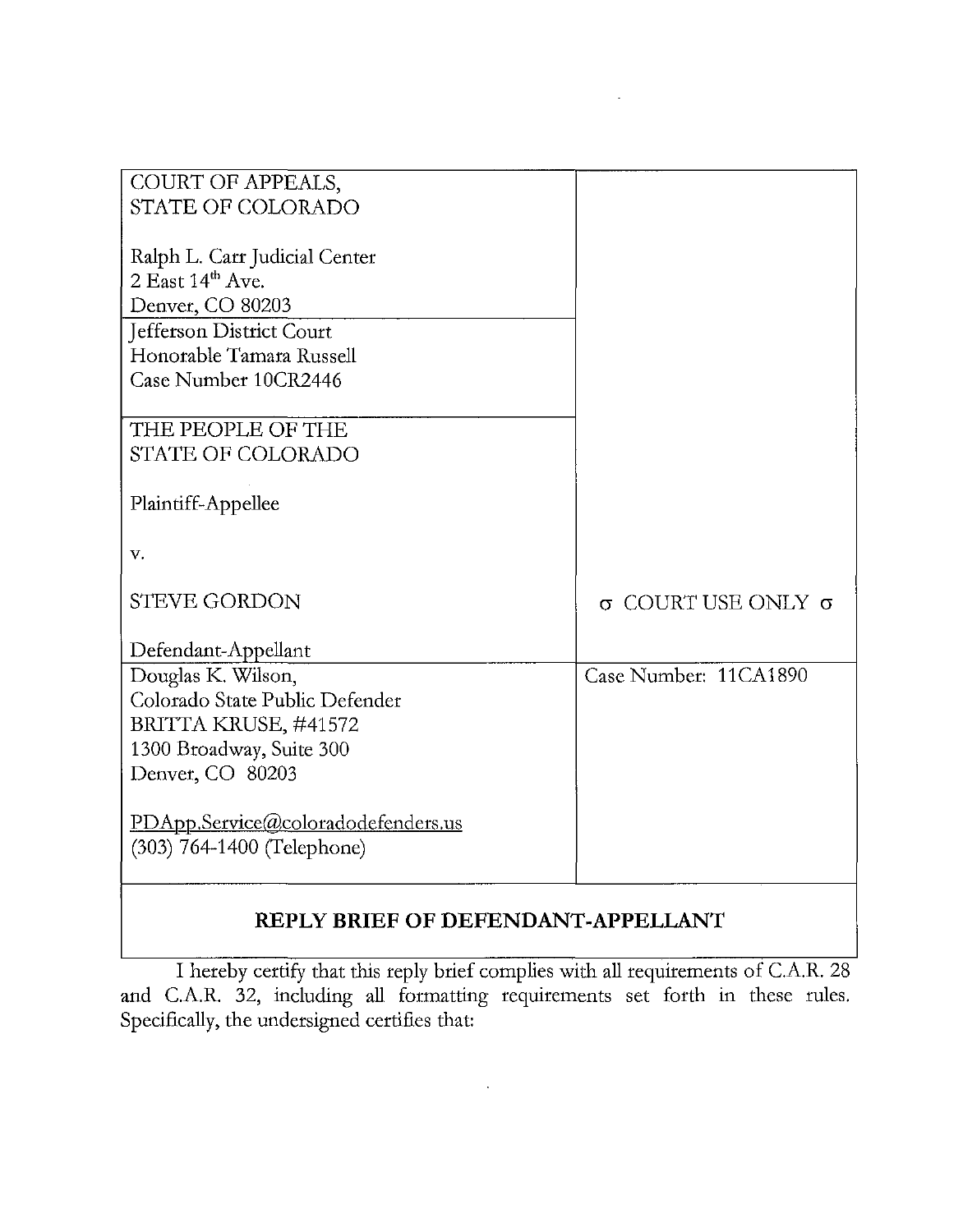The reply brief complies with C.A.R. 28(g). Choose one: Mt contains 3,688 words.  $\Box$  It does not exceed 18 pages.

> $\mathbb{R}^d$  acknowledge that my brief may be stricken if it fails to comply with any of the requirements of c.A.R. 28 and c.A.R. 32.

-Bul W Signature of attorney or party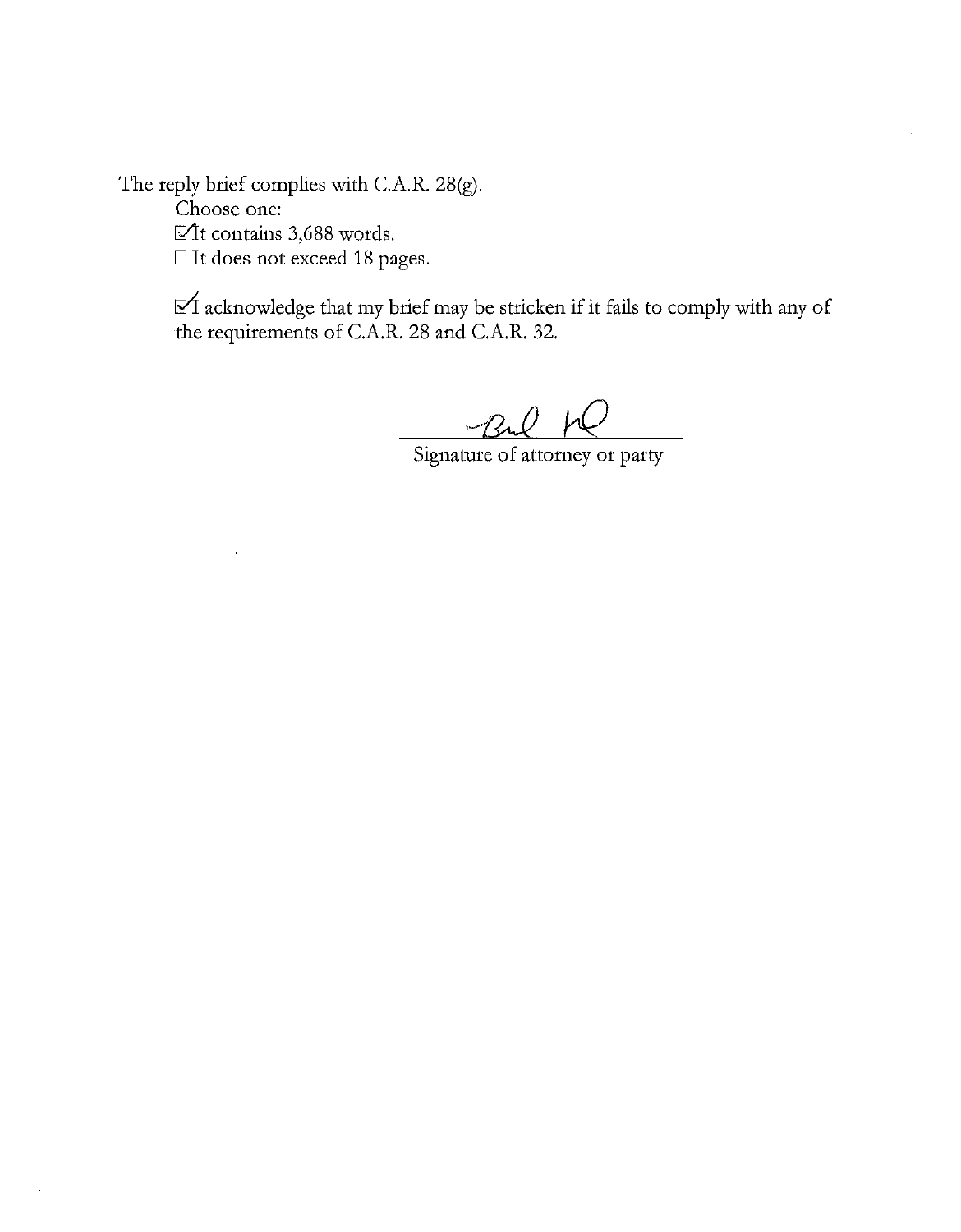In response to matters raised in the State's Answer Brief, and in addition to the arguments and authorities presented in the Opening Brief, Mr. Steve Gordon submits the following Reply Brief.

#### ARGUMENT

### I. SUPPRESSION IS REQUIRED BECAUSE MR. GORDON'S PROLONGED DETENTION IMPERMISSIBLY EXCEEDED THE SCOPE OF THE TRAFFIC STOP IN VIOLATION OF HIS STATE AND FEDERAL CONSTITUTIONAL RIGHTS.

#### *A. This isslle is preserved*

The State contends that Mr. Gordon failed to preserve for review the issue that the police unconstitutionally prolonged the traffic stop, arguing that this is a new argument never presented to, or ruled on, by the trial court. (AB, p.7-9) The record refutes the State's claim. As set forth in the Opening Brief, defense counsel raised this issue in his written suppression motion filed in the court, where he argued that, "[a]fter stopping the Defendant's vehicle, Defendant was detained by Agents Collett and Jacobsen for an excessive amount of time," and argued that "the agents again detained the Defendant and continued to question him, and also that "a reasonable person in the Defendant's position would not feel free to leave the two police officers." (v1, p.40-41)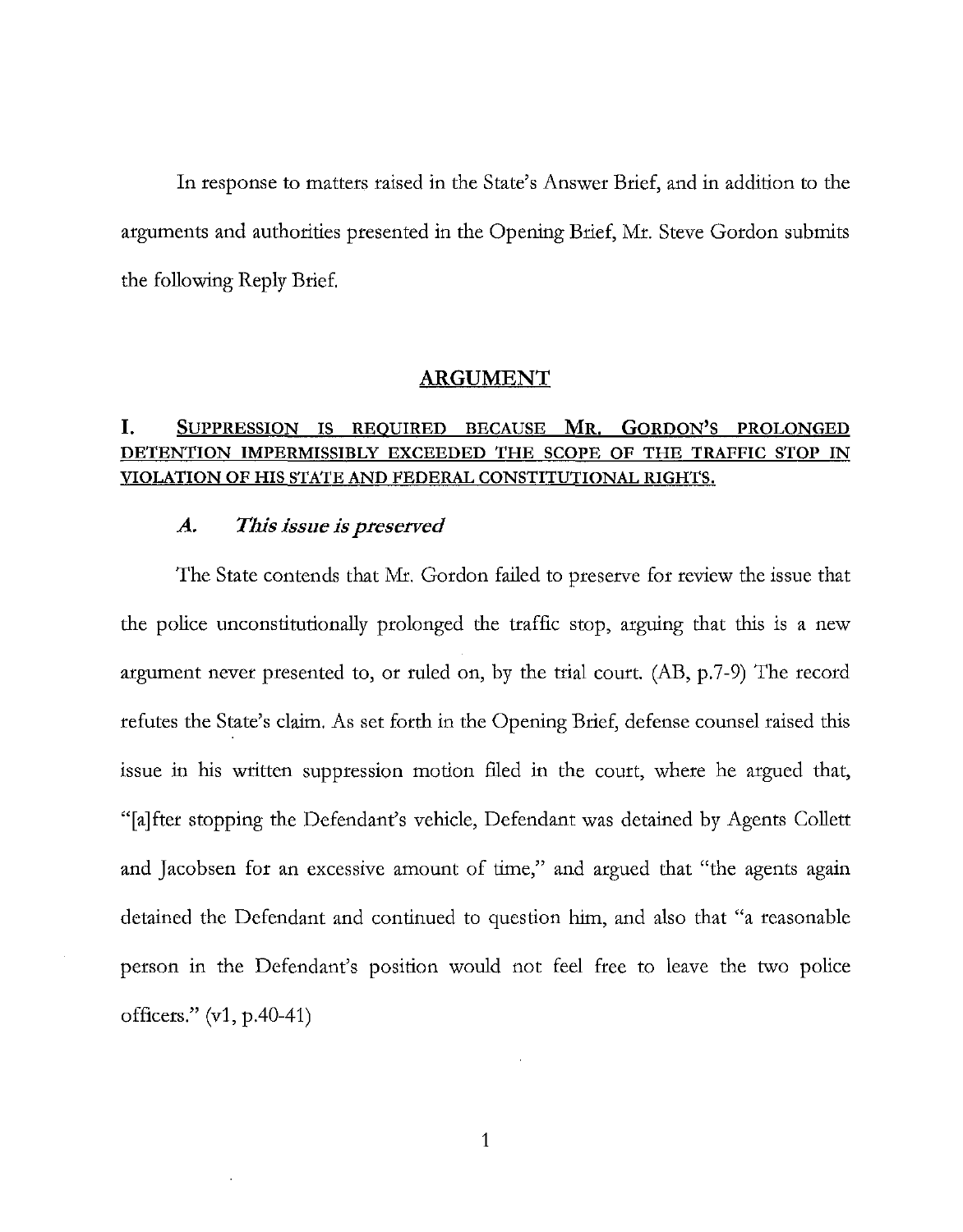Additionally, the nature and scope of an investigation and detention are included within, and the trial court is obligated to evaluate it as part of the totality of the circumstances, *see Michigan v. Chesternut,* 486 U.S. 567, 572 (1988) ("[A]ny assessment as to whether police conduct amounts to a seizure implicating the Fourth Amendment must take into account all of the circumstances surrounding the incident in each individual case." (internal quotations omitted)), and evidence was presented to the trial court at the hearing concerning the nature of the traffic investigation, when it concluded, and when Mr. Gordon's documents were returned to him, *(see 4/12/11,*  p.11-15, 21-22, 57-59, 62-66).

Finally, as set forth in the Opening Brief, the trial court made findings of fact regarding this issue and entered a legal ruling. Specifically, the court found that the basis for the stop was to investigate alleged traffic violations  $(5/13/11, p.3)$ , although the court was skeptical about whether that was the actual basis for the stop (id. 8-9), and found that "the amount of time that the officers kept Mr. Gordon at the side of the road was minimaL That it was nearly long enough for them to look at the registration, the insurance, and the license to determine that all of those were valid" *(id.* at 12).

Consequendy, not only was this issue raised in Mr. Gordon's motion to suppress evidence, but the facts relevant to the issue were litigated at the hearing, and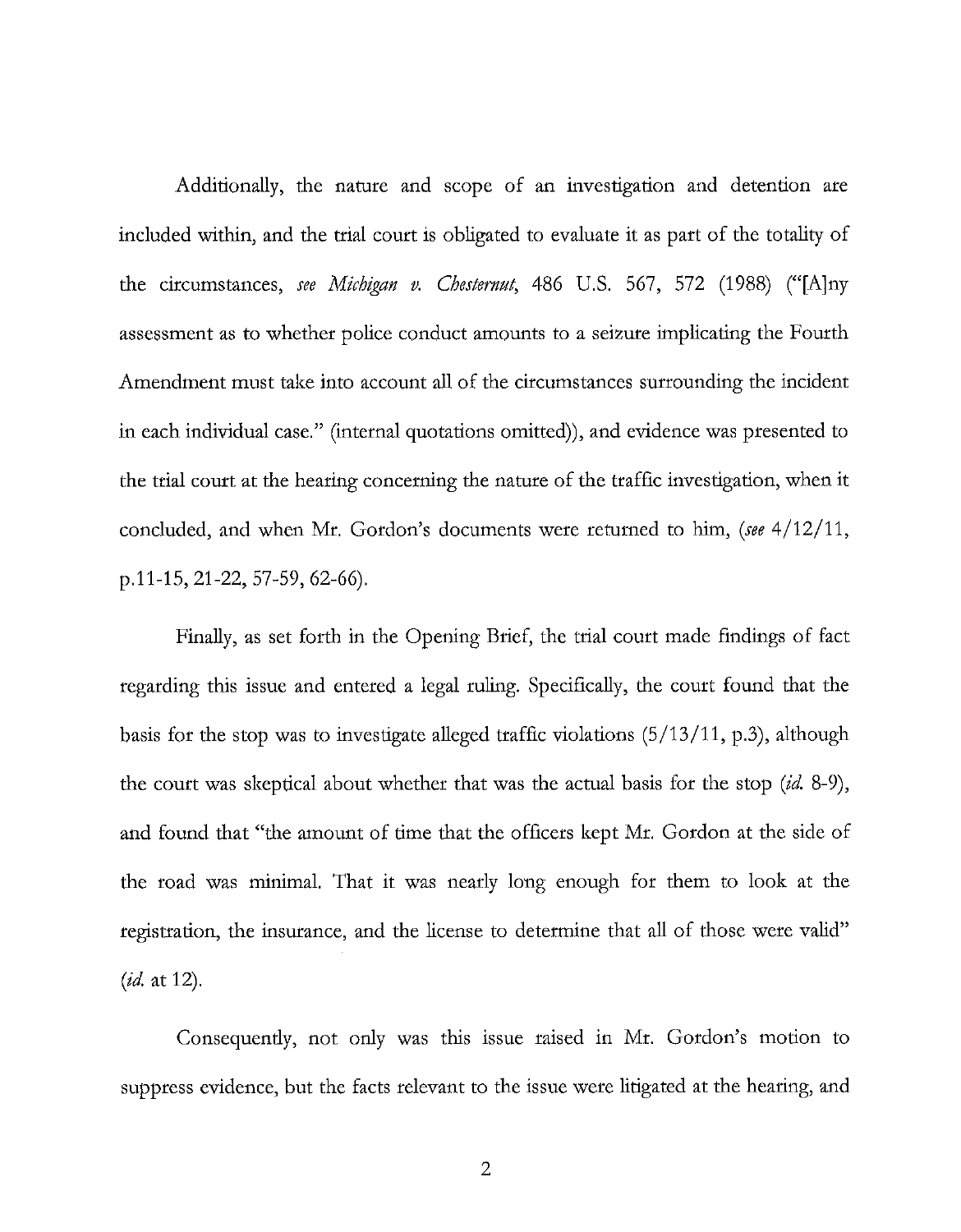the trial court considered the issue and entered a ruling on it. Thus, contrary to the State's contention, the trial court was provided with "the opportunity to direcdy address" Mr. Gordon's argument, (AB, p.8 n.2), and, in fact, did direcdy address the argument. Consequendy, this Court may review this issue because the purposes of the preservation requirement have been more than satisfied. *See People v. Melendez*, 102 P.3d 315, 322 (Colo. 2004) (stating that, to permit review, "the trial court must be presented with an adequate opportunity to make findings of fact and conclusions of law" on the issue); *People v. PaM,* 169 P.3d 169, 183 (Colo. App. 2006) ("The purpose of the contemporaneous objection rule is to conserve judicial resources by alerting the trial court to, a particular issue in order to give the court an opportunity to correct any error that could otherwise jeopardize a defendant's right to a fair trial.").

Nevertheless, as the State concedes *(see* AB p.8-9), this Court may still review this issue under a plain error standard of review even if this Court finds that this issue is not preserved, *People v. Miller,* 113 P.3d 743, 748-49 (Colo. 2005) (holding that plain error review applies to unpreserved constitutional errors), and, here, reversal would be required even under plain error review. The prosecutor's entire case rested on the admission of the fruits of Mr. Gordon's illegal detention. Therefore, reversal is required because the trial court's error in not suppressing these fruits affected Mr. Gordon's "substantial right" to be free from unreasonable searches and seizures, U.S.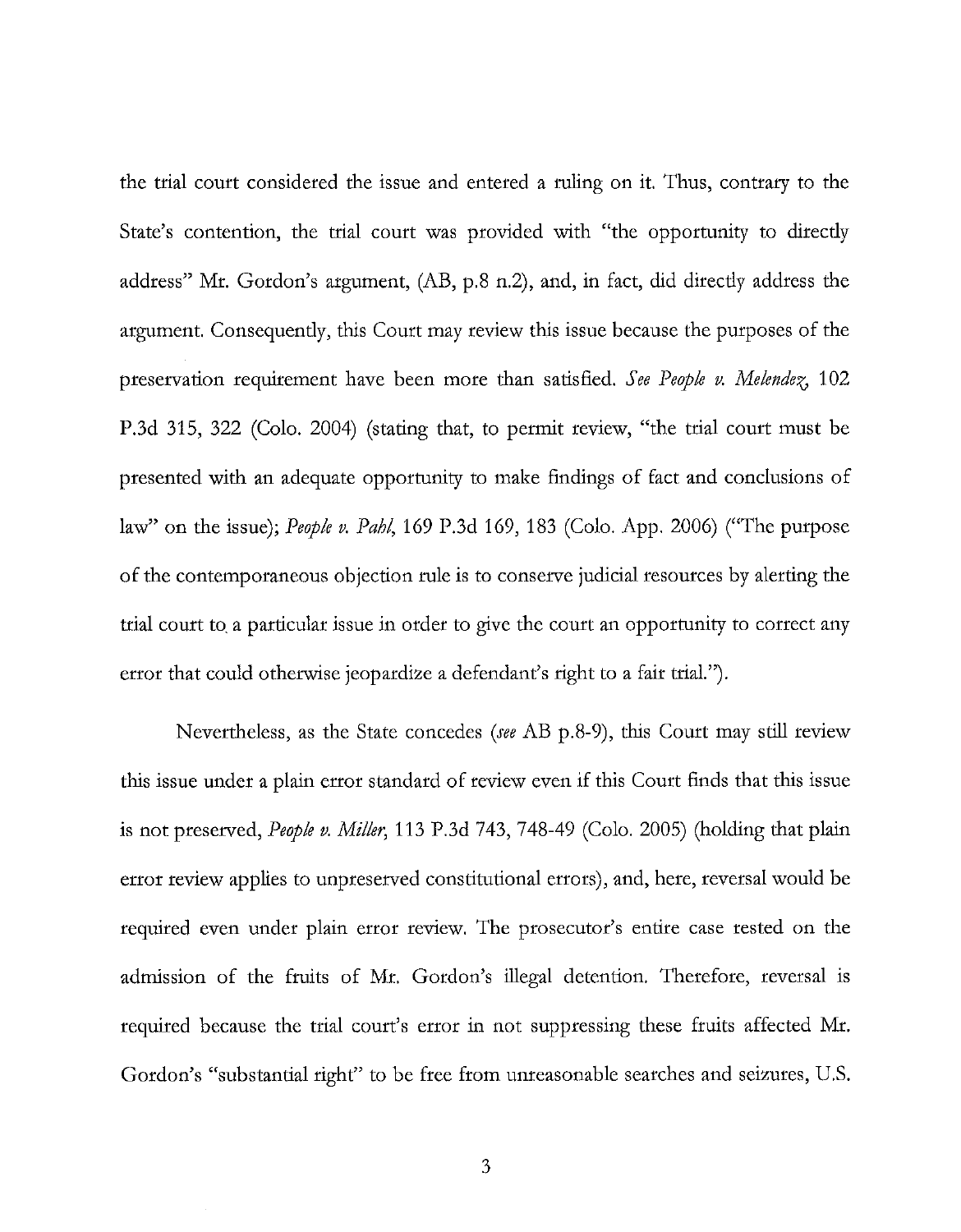Const. amends. IV, XIV; Colo. Const. art. II, § 7; Crim. P. 52(b) (defining plain error as error "affecting substantial rights"), and cast "serious doubt on the reliability of the judgment of conviction," *Miller,* 113 P.3d at 750 (defming plain error).

### *B. Mr. Gordon was illegally detained.*

As argued in the Opening Brief, the officers unconstitutionally prolonged Mr. Gordon's detention when, without returning Mr. Gordon's documents to him and without reasonable suspicion to justify the prolonged detention, the officers persisted in questioning both Mr. Gordon and his wife after the officers' investigation into the minor traffic infractions for which they had purportedly stopped the Gordons had already concluded.

Notably, the State does not dispute that the officers retained Mr. Gordon's documents and continued to question him and his wife even after the officers' traffic investigation had concluded. Instead, the State argues that the seizure was not unconstitutional because (1) the stop "was of minimal duration," (2) the "discussion was conversational and polite, not confrontational," and (3) the "discrepancies" in the Gordons' statements "combined with" Mr. Gordon's "extremely nervous behavior" gave rise to reasonable suspicion justifying detention for further questioning. (AB, p.19-20) The State's arguments are unavailing.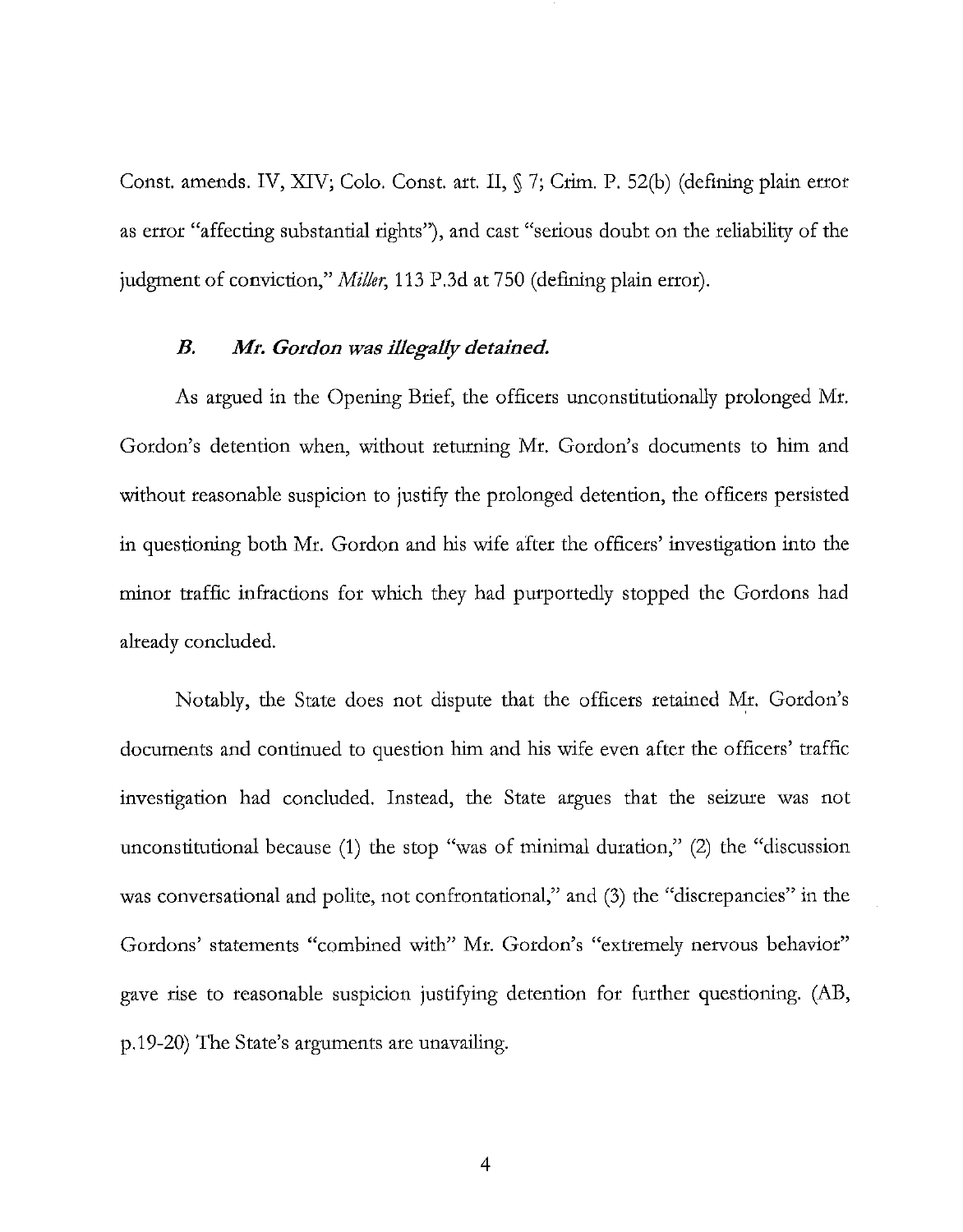First, the law is clear that once the purpose for which the stop was initiated has been resolved, "*any* further detention"—whether minimal or not-constitutes an unconstitutional seizure if not supported by reasonable suspicion.<sup>1</sup> United States v. *Tresryn,* 646 F.3d 732, 742 (10th Cir. 2011) (emphasis added); *see Florida v. Rqyer,* 460 U.S. 491, 500 (1983) (stating that, to withstand constitutional muster, a traffic stop must last "no longer than necessary to effectuate the purpose of the stop"); *People v. Redinger,* 906 P.2d 81, 85-86 (Colo. 1995) ("When ... the purpose for which the investigatory stop was instituted has been accomplished and no other reasonable suspicion exists to support further investigation, there is *no justification* for continued detention and interrogation of citizens." (emphasis added)); *see also Delaware v. Prouse,*  440 U.S. 648, 653 (1979) (observing that a traffic stop is a "seizure" within the meaning of the Fourth Amendment, "even though the purpose of the stop is limited and the resulting detention quite brief'). Thus, it is irrelevant whether the officers

 $<sup>1</sup>$  It appears that the State has mistakenly adopted the analysis for evaluating whether a</sup> suspect is in "custody" rather than "seized" for purposes of the Fifth Amendment rather than the Fourth Amendment. *See, e.g., Berkemer v. McCarry,* 468 U.S. 420, 436- 438 (1984) (holding that roadside detentions pursuant to routine traffic stops do not implicate the "custody" requirement for the Fifth Amendment because a routine traffic stop is "presumptively temporary and brief," lasing "only a few minutes"); *see People v. Hughes,* 252 P.3d 1118, 1121-22 (Colo. 2011) (holding that the test for determining whether a suspect is in custody for purposes of the Fifth Amendment is not the same as the test for determining whether a suspect is seized for purposes of the Fourth Amendment).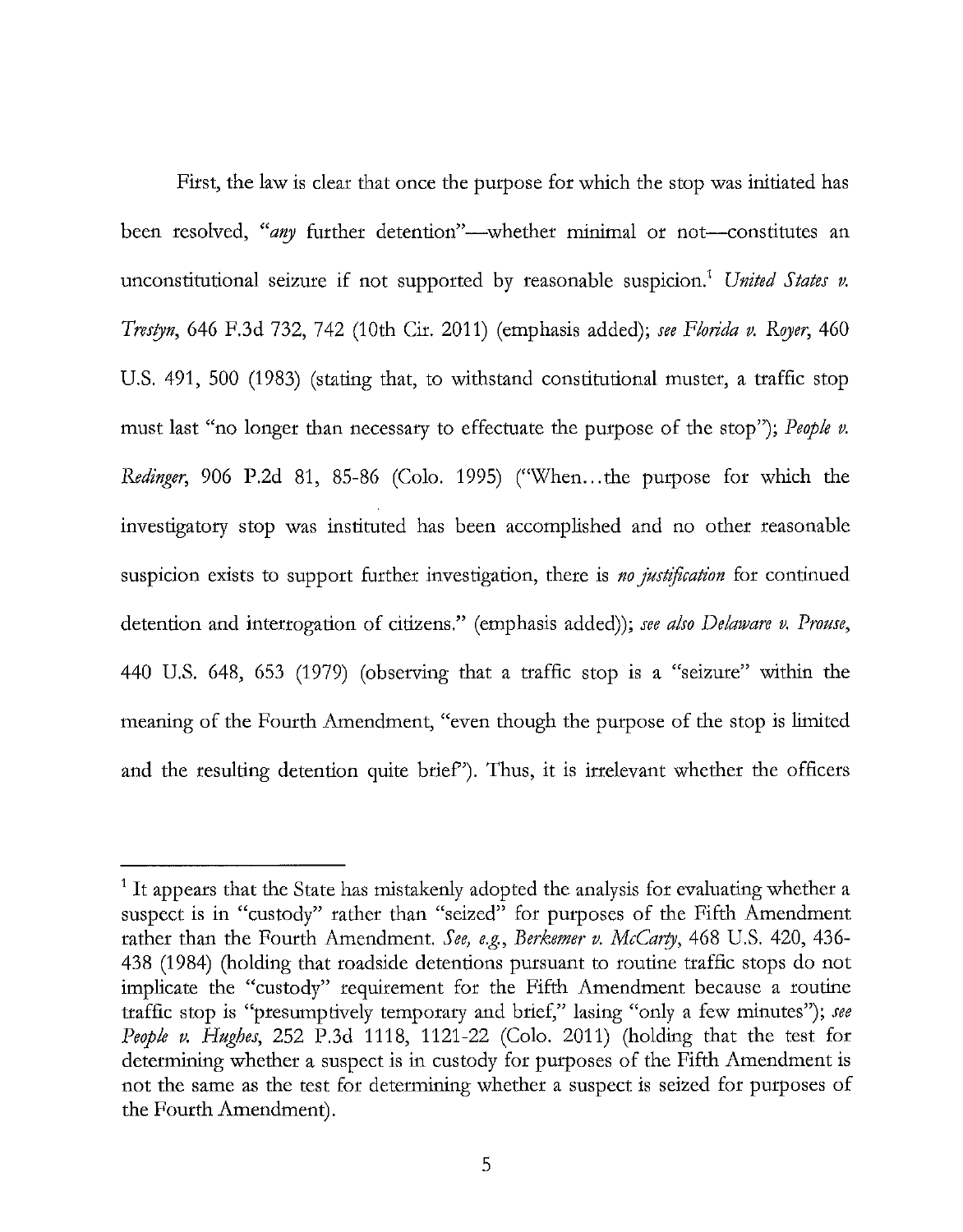illegally prolonged the Gordons' detention for several minutes or several hours, the prolonged detention constituted an unconstitutional seizure.

The State's second argument fails for the same reasons. It is irrelevant whether, during Mr. Gordon's illegally prolonged detention, the officers were polite and conversational in tone rather than accusatory and confrontational.<sup>2</sup> By law, if the purpose for which the traffic stop was instituted has concluded and there is no reasonable suspicion justifying further questioning, the police cannot continue to detain a person for *any* further investigation or questioning, regardless of the tone the police choose to employ during the unlawful seizure. *Trestyn,* 646 F.3d 732, 742 (10th Cir. 2011); *People v. Rodriguez*, 945 P.2d 1351, 1360 (Colo. 1997) ("Once a driver produces a valid license and proof that he is entitled to operate the vehicle, 'he must be allowed to proceed on his way, without being subject to further delay by police for additional questioning."" (quoting *United States v. Mendez*, 118 F.3d 1426, 1429 (10th Cir. 1997»; *Redinger,* 906 P.2d at 85-86.

<sup>&</sup>lt;sup>2</sup> It again appears that the State has erroneously adopted the Fifth Amendment analysis for evaluating whether a suspect is subjected to "custodial interrogation," rather than the Fourth Amendment analysis for determining whether a suspect is "seized." *See, e.g., People v. Klinck,* 259 P.3d 489, 494 (Colo. 2011) (holding that suspect was not in "custody" for purposes of Fifth Amendment in part because, when questioning the suspect, the officer "used a conversational tone" and asked "nonconfrontational, open-ended questions"); *Hughes,* 252 P.3d at 1121-22.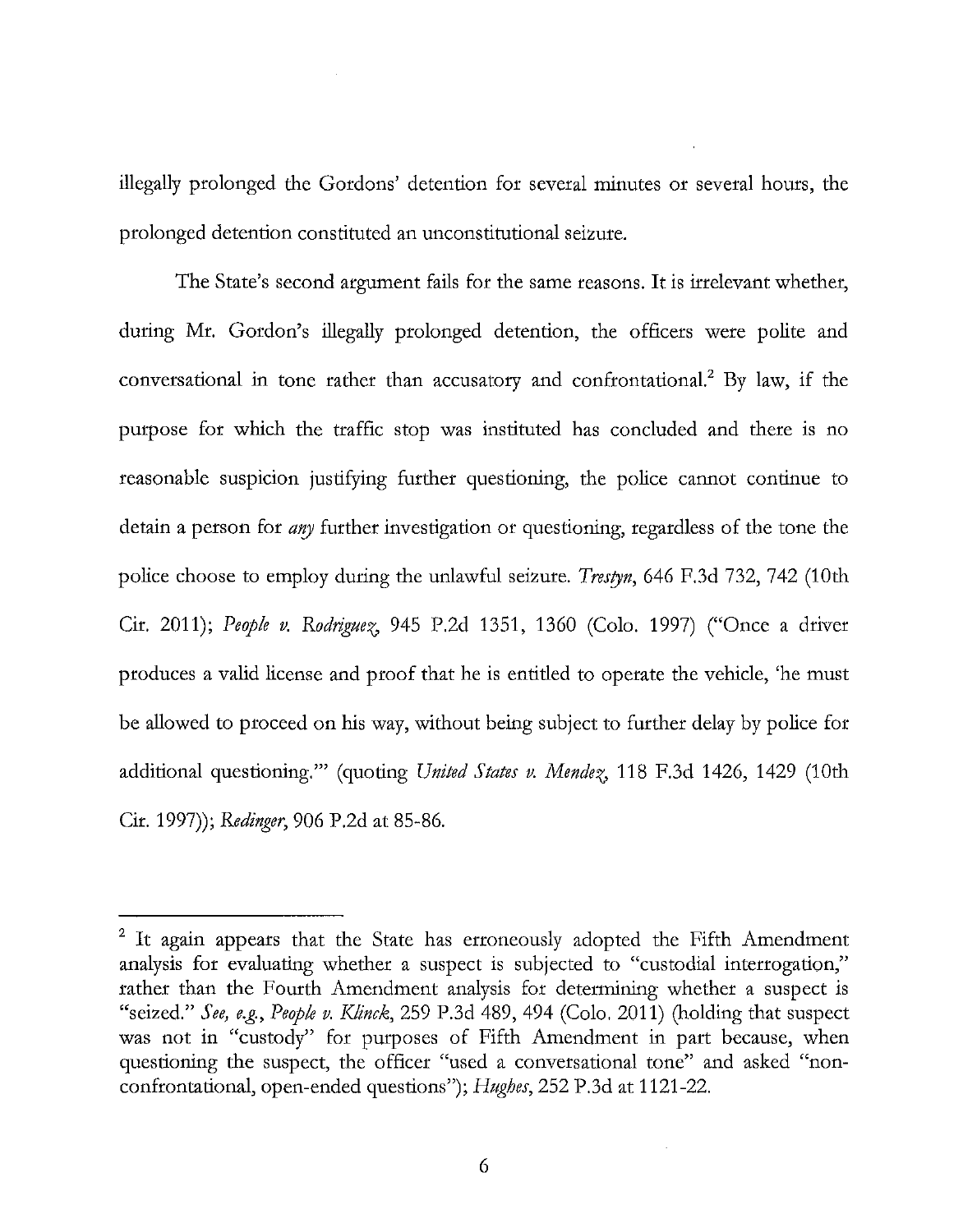Third, as set forth in the Opening Brief, there was no reasonable suspicion to justify Mr. Gordon's prolonged detention after the officers had concluded their traffic investigation. The State relies on the alleged discrepancies in the Gordons' accounts of their travels and the fact that Mr. Gordon appeared nervous. As an initial matter, courts have repeatedly admonished against placing too much reliance on the fact a suspect appears nervous. As the Colorado Supreme Court has recognized, "it is not uncommon for most citizens—whether innocent or guilty—to exhibit signs of nervousness when confronted by a law enforcement officer." *People v. HaIry,* 41 P.3d 666, 675 (Colo. 2001) (internal quotations omitted). Thus, to the extent Mr. Gordon-a black man traveling from out of state, stopped on the side of the interstate, separated from his family, and questioned by several armed, uniformed police officers-appeared nervous, any such nervousness would be "of limited significance in determining reasonable suspicion." *United States v. Fernandez*, 18 F.3d 874, 879-80 (10th Cir. 1994) (observing that reliance on nervousness as a basis for reasonable suspicion must be treated with caution).

In addition, concerning alleged "discrepancies" in the Gordons' statements, the officers were not aware of any actual discrepancies at the time the unlawful detention began. As set forth in the Opening Brief, up to that point, the Gordons' statements about their travel plans were nearly identical, except to the extent there was some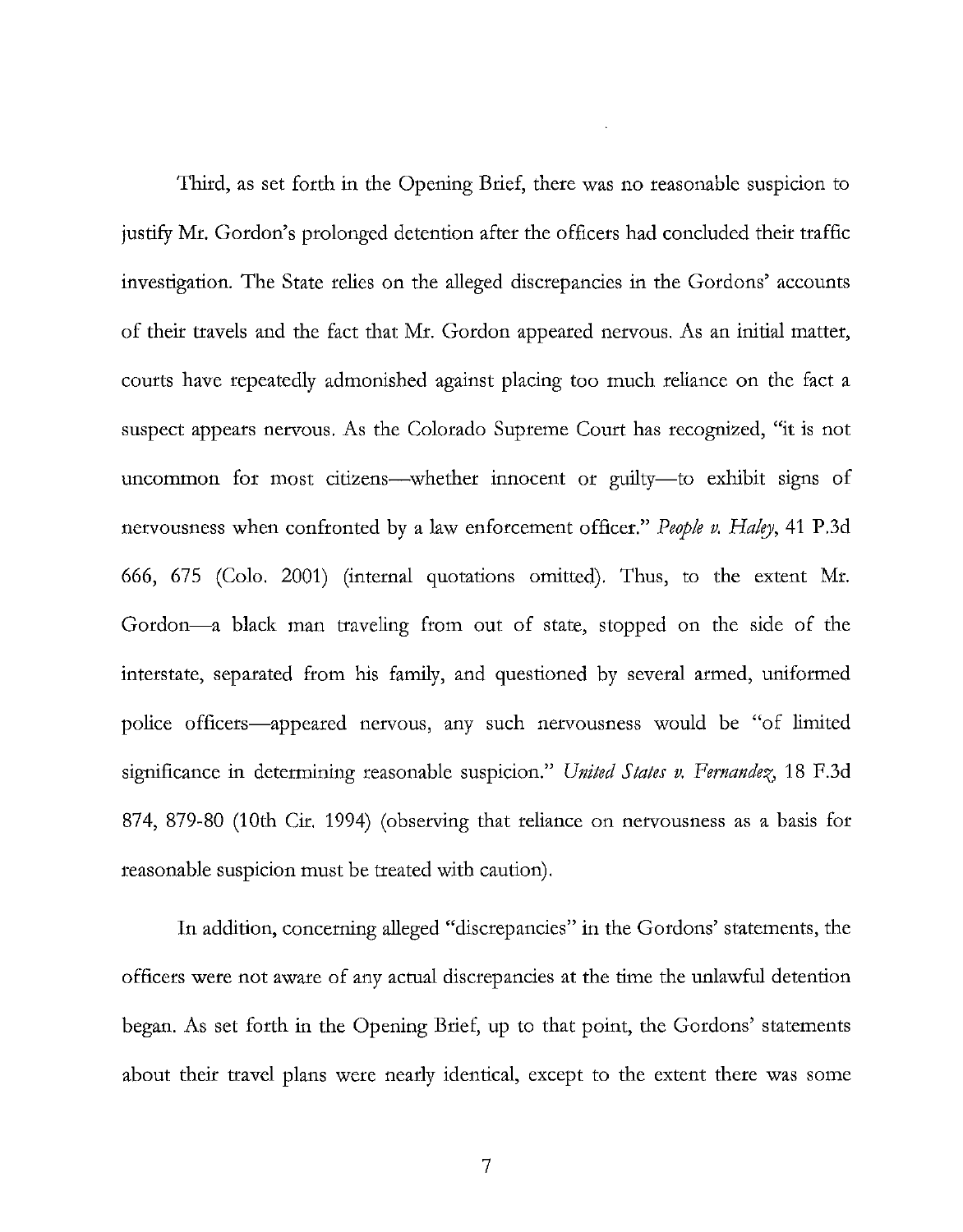ambiguity regarding whether the Gordons had already been to Chicago or whether they were going to stop there for the first time on their way home as opposed to stopping there a second time.

However, even assuming that constitutes a discrepancy, there was no evidence presented indicating how that discrepancy was indicative of any crime. The officers did not testify that Chicago, or San Francisco for that matter, was a hub of drug activity and that Mr. Gordon therefore had a reason to lie about when he had traveled there. *See United States v. Wood,* 106 F.3d 942, 947 (10th Cir. 1997) (holding that where a discrepancy existed in suspect's account of where he rented his car, such a discrepancy did not give rise to reasonable suspicion because there was no evidence to suggest that the suspect was trying to "conceal the fact that he had rented the car in a city known to be a source of narcotics"). Nor did the officers testify that, in their experience, it is common among drug couriers to give ambiguous or conflicting accounts of their precise movements during a long trip. *See People v. Garcia,* 251 P.3d 1152,1156 (Colo. 1993) (relying on the fact that an officer with extensive training and experience in drug investigations was concerned about lack of knowledge about ownership of the truck driven by suspect in concluding that reasonable suspicion existed). Thus, such a minimal "discrepancy" could not give rise to a finding of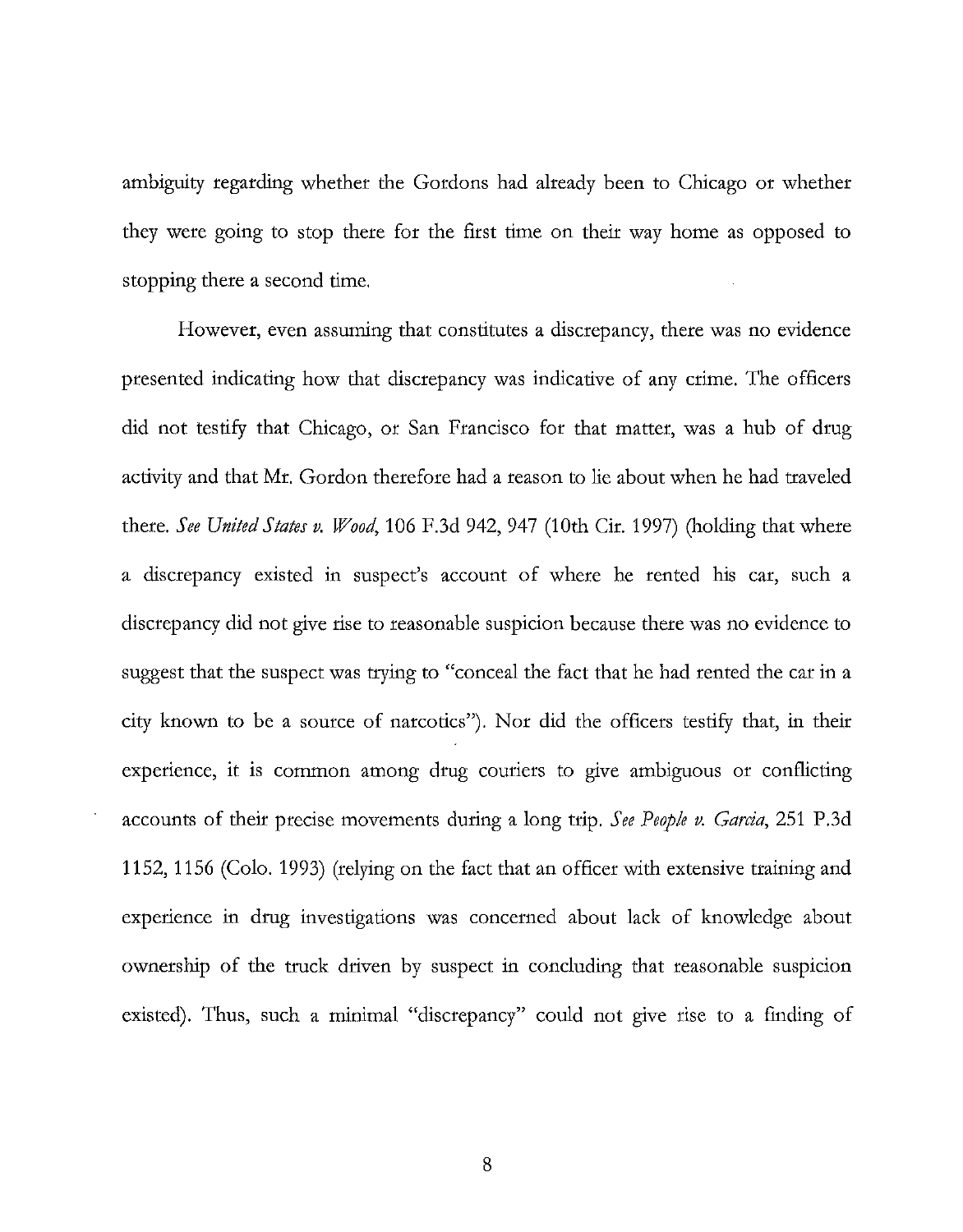reasonable suspicion that a drug crime was being committed, even in combination with Mr. Gordon's apparent nervousness.<sup>3</sup>

Finally, the State's reliance on *People v. Garcia,* 251 P.3d 1152 (Colo. 1993), and *People v. Castaneda,* 187 P.3d 107 (Colo. 2008), is misplaced. As argued in the Opening Brief *(see* OB, p.20-21), *Gacria* is inapposite because it is distinguishable from Mr. Gordon's case in several important ways. Unlike in Mr. Gordon's case, the discrepancies in the suspects' travel plans in *Garcia* were substantial and numerous. *See*  251 P.3d at 1156-57. Furthermore, in *Garcia,* unlike here, one of the police officers apparently provided testimony to explain how such discrepancies were indicative of a drug crime. *See id.* at 1156. Finally, in *Garcia* the additional questioning occurred *after*  the officers returned the suspect's documents to him, thereby converting the seizure into a consensual encounter that was likewise justified by reasonable suspicion,

<sup>&</sup>lt;sup>3</sup> To the extent the State is also relying on the alleged discrepancy regarding whether the Gordons had traveled to Los Angeles or Mr. Gordon's alleged hesitancy in responding to Collett's question of whether there was marijuana in the truck, neither this "discrepancy" or "hesitancy" arose until *after* the illegal seizure had already begun-both were a fruit of the initial unlawful detention, and therefore they cannot be relied upon as justification for the unlawful detention itself. *See Haley*, 41 P.3d at 674 (stating that courts apply an objective test that considers only facts and circumstances known to the office at the time); *see also United States v. Wood,* 106 F.3d 942, 946 (10th Cir. 2997) ("[T]he scope or duration of an investigative detention may be expanded beyond its initial purpose only if the detaining officer *at the time of the detention* has a particularized and objective basis for suspecting the particular person stopped of criminal activity." (internal quotations omitted)).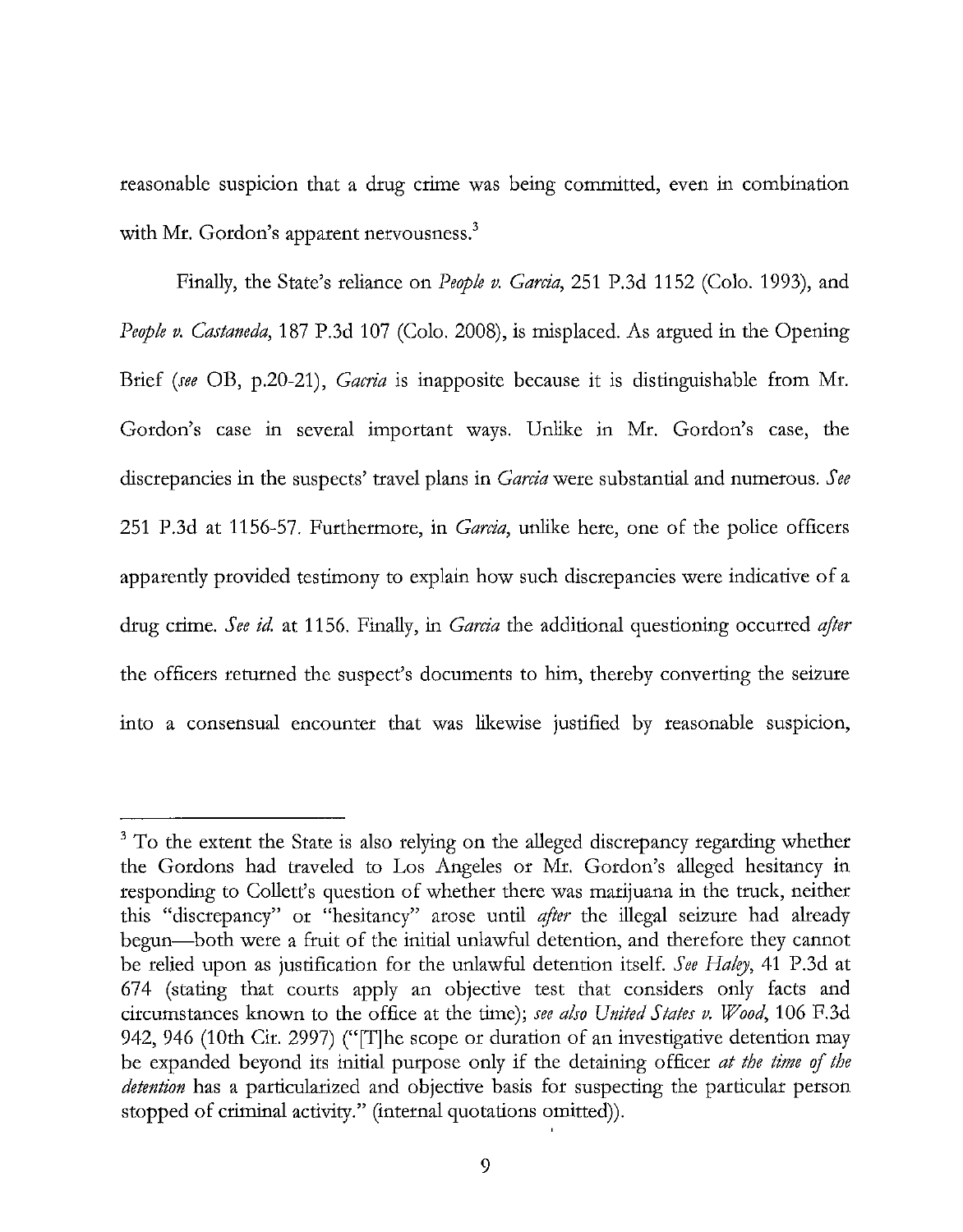whereas here the officers persisted in questioning both of the Gordons *before* returning their documents; thus, the seizure continued. *See id* at 1157.

Likewise, *Castaneda* does not apply to this case because the issue there was whether the detention had evolved into a consensual encounter. 187 P.3d at 109-10. In *Castaneda,* the court found that that the suspect was no longer "seized" because, unlike here, the officers had returned the suspect's documents to him before resuming their investigation of a potential drug crime, and a reasonable person in the suspect's position would feel free to leave; therefore, the encounter was merely consensuaL *See·*  id. Thus, *Castaneda* did not concern whether the officers had reasonable suspicion to prolong the suspect's detention because the court determined that reasonable suspicion was not required. *See id* 

### II. MR. GORDON'S CONVICTION MUST BE VACATED BECAUSE THERE WAS INSUFFICIENT EVIDENCE TO PROVE BEYOND A REASONABLE DOUBT THAT THE SUBSTANCE DISCOVERED AMOUNTED TO MORE THAN FIVE POUNDS OF MARIJUANA.

#### *A. De novo review applies.*

The State's contention that de novo review does not apply to an issue concerning the constitutional sufficiency of the evidence *(see* AB, p.26), is contradicted by well-established precedent. See, e.g., Dempsey v. People, 117 P.3d 800, 807 (Colo. 2005) (reviewing claim of insufficient evidence de novo), *People v. Williams,* 297 P.3d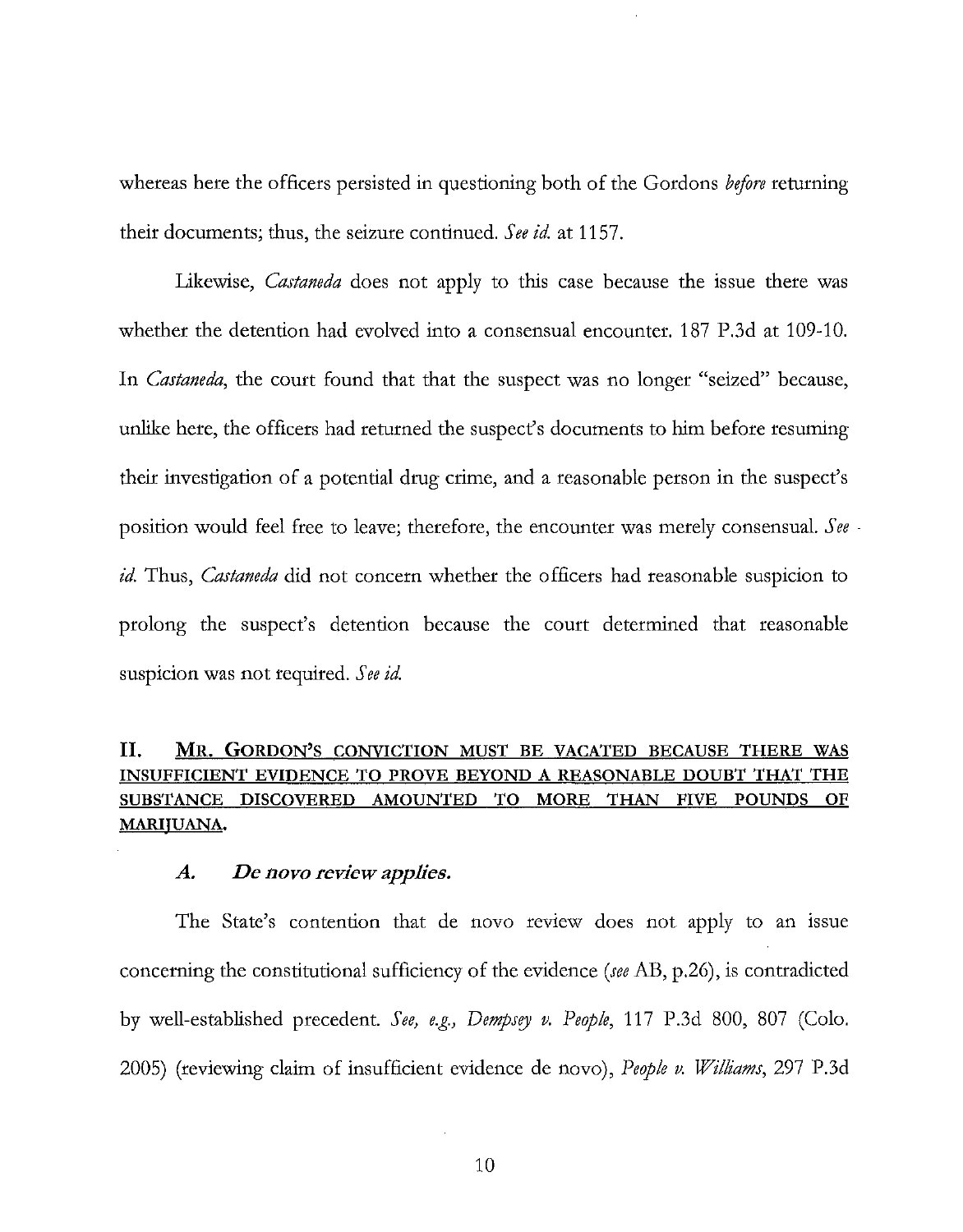1011,1017 (Colo. App. 2012) ("We review the record de novo to determine whether the evidence before the jury was sufficient in quality and quantity to sustain the conviction."); *People v. Robb*, 215 P.3d 1253, 1257 (Colo. App. 2009) ("We review a sufficiency of the evidence claim de novo.").

Additionally, the State contends that Mr. Gordon did not address preservation of this issue in his Opening Brief. (AB, p.27). To the contrary, Mr. Gordon, under a separate heading entitled "Standard of Review and Preservation," set forth the applicable law stating that a sufficiency of the evidence claim need not be preserved. *(See* OB, p.32-33 (citing *People v. Duncan,* 109 P.3d 1044, 1045 (Colo. App. 2004))); *see also People v. Peay*, 5 P.3d 398, 400 (Colo. App. 2000) ("[W]e reject the People's contention that defendant failed to preserve the issue of the sufficiency of the evidence as to the charge of criminal impersonation because he failed to raise it in his motion for acquittal. We are unaware of any authority supporting the People's contention.").

### B. The evidence was insufficient in this case to establish that the *substance discovered amounted to more than five pounds of marijuana.*

The State contends there was sufficient evidence of more than five pounds of marijuana because the jury could simply infer that if one or two packages contained marijuana, they must all contain marijuana. (AB, p.29-32) However, the State's argument amounts to nothing more than an argument that jurors should be permitted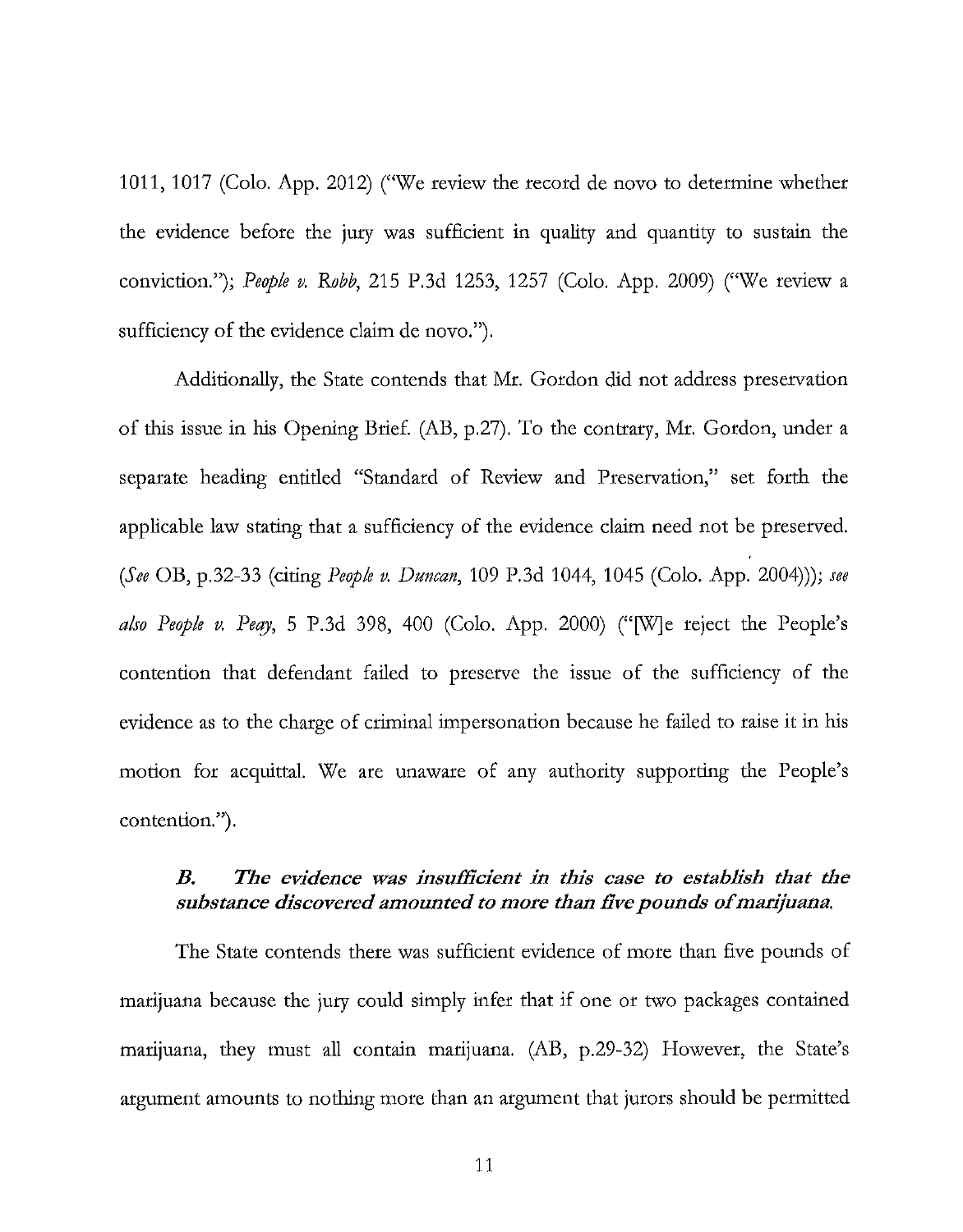to resort to guessing and speculation in rendering a criminal guilty verdict, which is contrary to well-settled law. *See People v. Stark,* 691 P.2d 334, 339 (Colo. 1984) ("Merdicts in criminal cases may not be based on guessing, speculation, or conjecture."); *People v. Urso,* 269 P.2d 709, 711 (Colo. 1954) (same); *People v. Miralda,*  981 P.2d 676, 678 (Colo. App. 1999) (same); *seegeneralfy In re Winship,* 397 U.S. at 363 (observing that the reasonable doubt standard "plays a vital role in the American scheme of criminal procedure" and "provides concrete substance for the presumption of innocence-that bedrock 'axiomatic and elementary' principle whose 'enforcement lies at the foundation of the administration of our criminal law." (quoting *Coffin v. United States,* 156 U.S. 432, 453 (1895)).

Furthermore, Mr. Gordon has not argued that the prosecutor was required to open and have tested every single package in order to meet its burden beyond a reasonable doubt; however, the prosecution was required to prove beyond a reasonable doubt the existence of at least five pounds of marijuana, *see* § 18-18- 406(6)(b)(I), (III)(B), c.R.S. (2010); *People v. Atencio,* 140 P.3d 73, 74-75 (Colo. App. 2005)(observing that where a statutory provision "relating to amount of controlled substance increases the punishment for the offense," the provision "must be proved beyond a reasonable doubt in the same manner as an element of the offense"), and therefore the prosecutor was required to present "sufficient and substantial" evidence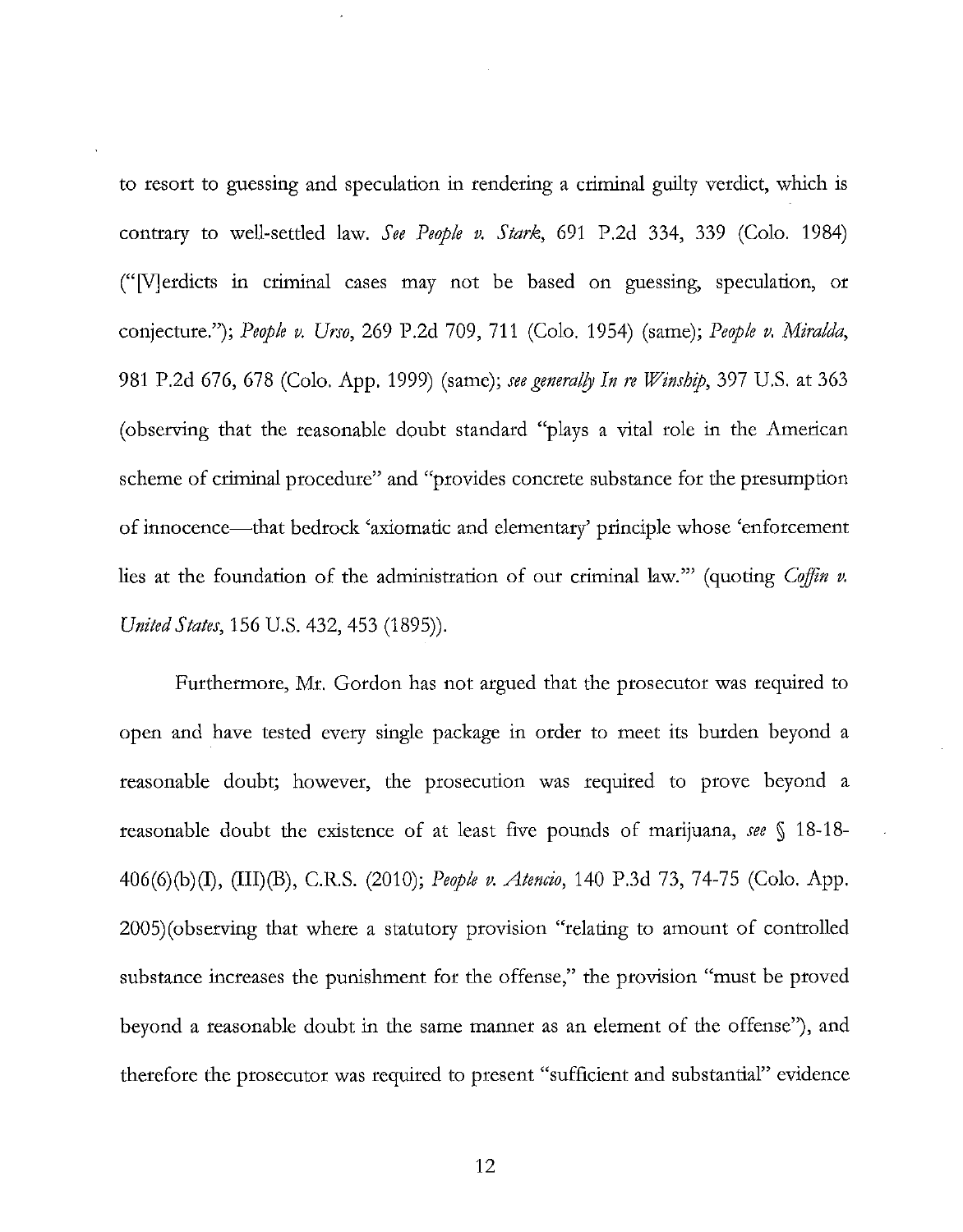of at least five pounds of marijuana, *People v. Bennett,* 515 P.2d 466, 469 (Colo. 1973) (observing that the evidence must be both "substantial and sufficient" in order to support the determination of guilt beyond a reasonable doubt). Here, however, the prosecutor only presented evidence of, at most, four pounds of marijuana, and then simply left it to the jury to assume that the remaining bundles contained additional marijuana, even though the officers themselves testified they could not be certain what was in the bundles until they opened them, and even if opened, $4$  the bundles were never weighed or tested to determine whether they in fact contained marijuana. Thus, Mr. Gordon's conviction must be vacated.

<sup>&</sup>lt;sup>4</sup> The State contends that the prosecutor opened an additional bundle during closing argument to show that it contained the same substance that Collett identified as marijuana. (AB, p.31) However, the portion of the record to which the State cited does not clearly reflect what occurred, and, even assuming the prosecutor had opened another bundle during closing argument, closing arguments are not evidence, *see People v. Rodriguez*, 914 P.2d 230, 278 (Colo. 1996) ("The closing arguments of counsel are not evidence."), and, moreover, the prosecutor would have been improperly exposing the jury to extraneous information because only the unopened bundles, not the contents of the bundles—which were unknown since no one had previously opened them-had been admitted into evidence, *see Turner v. Louisiana,* 379 U.S. 466, 472 (1965) Gury verdict must be based only on evidence developed at trial); *People v. Harlan*, 109 P.3d 616, 624 (Colo. 2005) (observing that, in rendering a verdict, "jurors are required to consider only the evidence admitted at trial and the law as given in the trial court's instructions"); *see also People v. Walters,* 148 P.3d 331, 334 (Colo. App. 2006) ("[1]t is not proper for a prosecutor to refer to facts not in evidence or to make statements reflecting his or her personal opinion or personal knowledge.").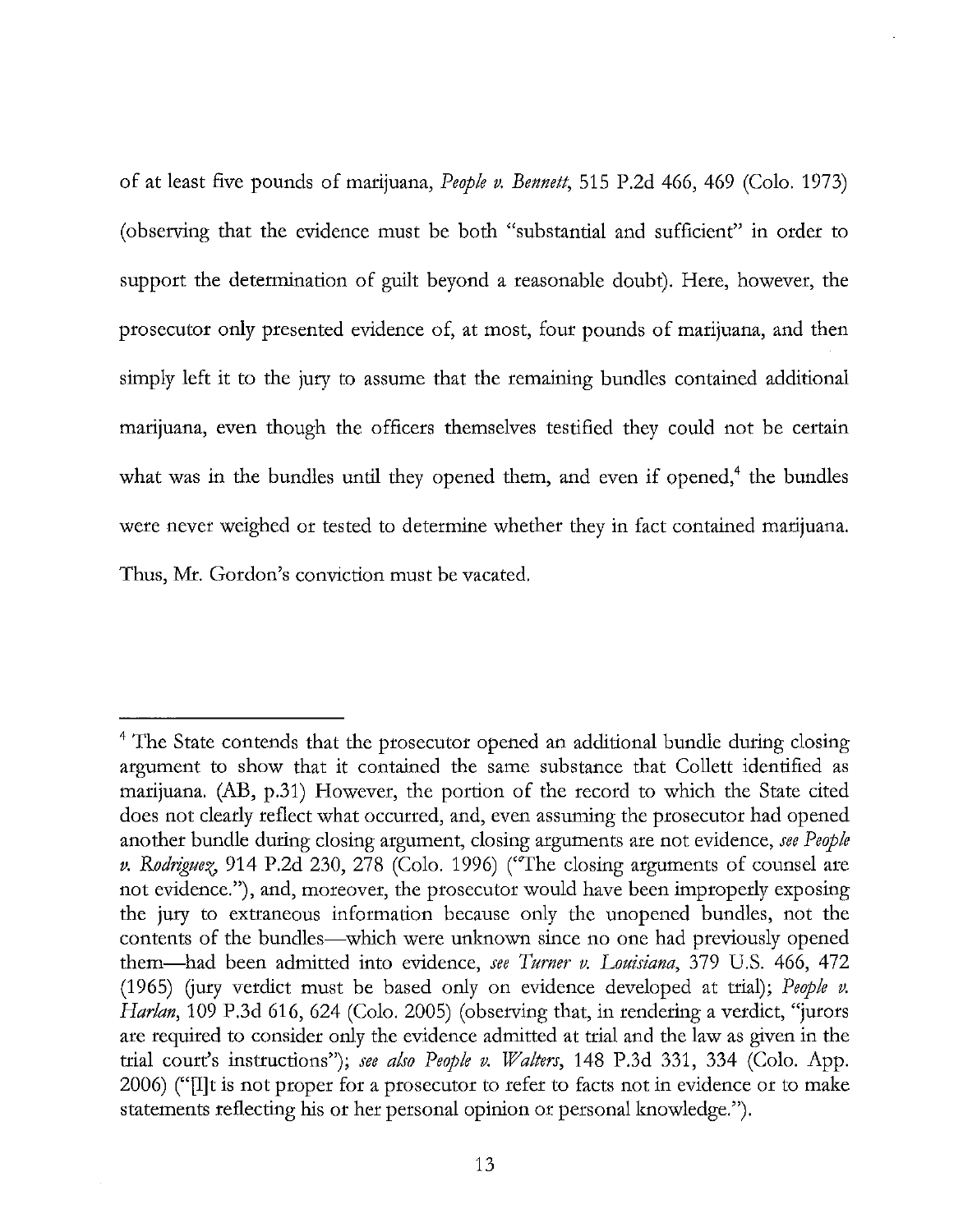### **III.** THE TRIAL COURT REVERSIBLY ERRED WHEN IT FAILED TO TAKE ANY ACTION IN RESPONSE TO DEFENSE COUNSEL'S CONCERN THAT JURORS MAY HAVE BEEN EXPOSED TO PREJUDICIAL EXTRANEOUS INFORMATION.

The State contends that this issue is not preserved and that Mr. Gordon failed to address preservation in his Opening Briefs. Neither contention is correct. As set forth in the Opening Brief *(see* OB, p.36, 38), defense counsel preserved this issue by specifically informing the court that, during a break in jury selection, he had seen prospective jurors<sup>5</sup> looking at a docket sheet apparently listing Mr. Gordon as a defendant in an additional case, which he believed could cause those jurors to believe that Mr. Gordon had several criminal cases against him, requesting the court to address the issue with the jury, and receiving a definite ruling from the court that it would not do so because it did not wish to "highlight" the issue. *(See* 6/7/11, p.132- 33) Furthermore, contrary to the State's argument, defense counsel did not thereafter fail to preserve this issue by not re-objecting following the court's ruling. *People v.* 

<sup>5</sup> Contrary to the State's suggestion that no prejudice occurred because these events occurred before jury selection had concluded (AB, p.33), the fact that it was not known whether any of the prospective jurors who viewed the docket sheet served on Mr. Gordon's jury made it even more imperative for the court to canvass the jury so that it could determine whether any of them had been exposed, and, if so, whether it would have any impact on their verdict in Mr. Gordon's case. *See Harper v. People, 817*  P.2d 77, 83 (Colo. 1991) (noting that the purpose of the three-step test is to give the court an opportunity to determine whether, in fact, the extraneous information "prejudiced the deliberations of the particular jury trying the case").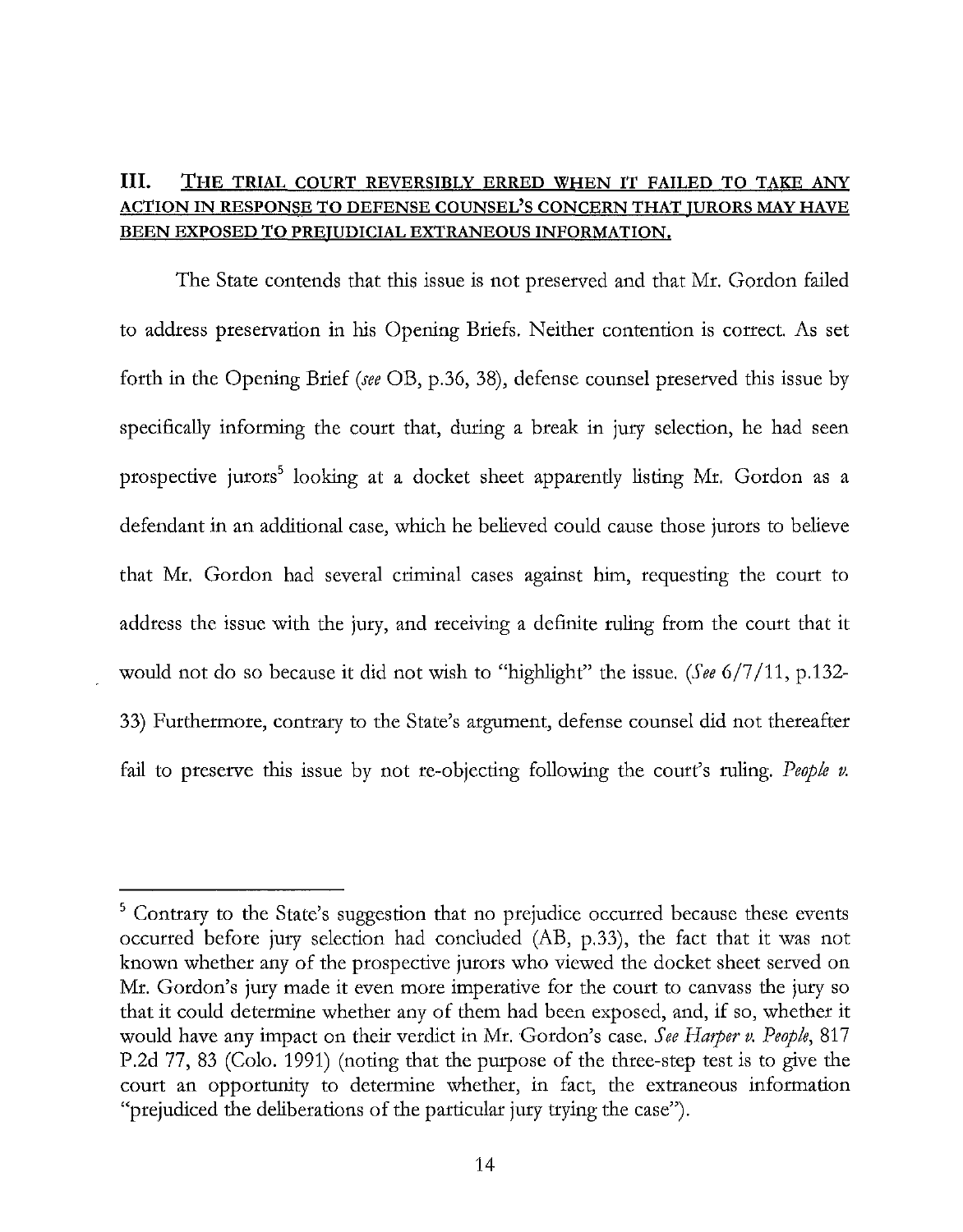*Renfro,* 117 P.3d 43, 47 (Colo. App. 2004) (observing that a party need not renew an objection to preserve a claim of error once the court makes a definite ruling).

#### **CONCLUSION**

Mr. Gordon respectfully requests this Court to vacate his conviction and remand his case with directions to the trial court to order suppression of the evidence obtained as a result of Mr. Gordon's illegal detentions. Alternatively, Mr. Gordon requests this Court to reverse his conviction because the trial court reversibly erred in failing to take any action pursuant to *Harper*. Finally, Mr. Gordon would ask this Court to vacate his conviction for lack of proof beyond a reasonable doubt that the substance discovered amounted to more than five pounds of marijuana.

> DOUGLAS K. WILSON Colorado State Public Defender

BRITTA KRUSE, #41572 Deputy State Public Defender Attorneys for Steve Gordon 1300 Broadway, Suite 300 Denver, CO 80203 303-764-1400